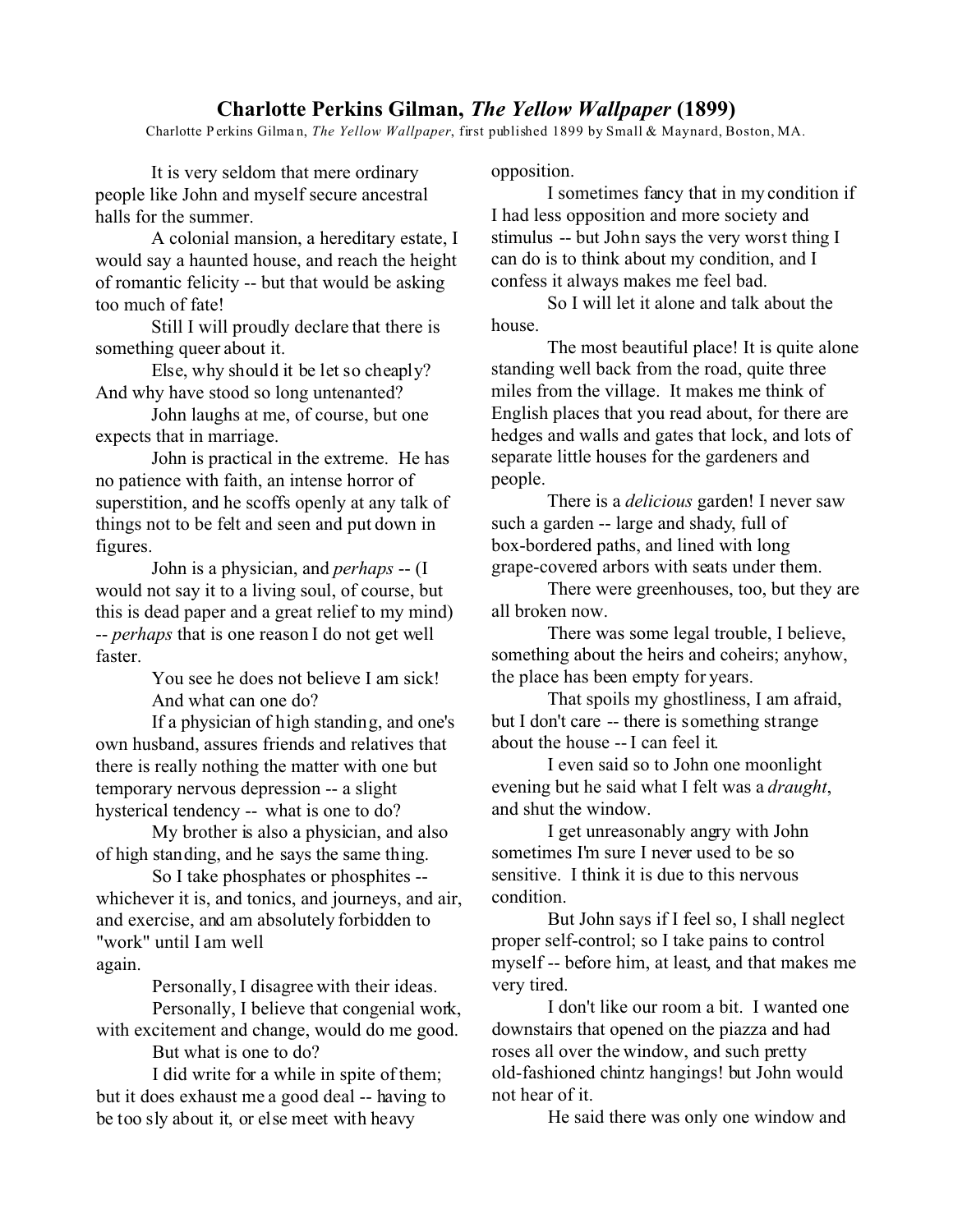not room for two beds, and no near room for him if he took another.

He is very careful and loving, and hardly lets me stir without special direction.

I have a schedule prescription for each hour in the day; he takes all care from me, and so I feel basely ungrateful not to value it more.

He said we came here solely on my account, that I was to have perfect rest and all the air I could get. "Your exercise depends on your strength, my dear," said he, "and your food somewhat on your appetite; but air you can absorb all the time. 'So we took the nursery at the top of the house.

It is a big, airy room, the whole floor nearly, with windows that look all ways, and air and sunshine galore. It was nursery first and then playroom and gymnasium, I should judge; for the windows are barred for little children, and there are rings and things in the walls.

The paint and paper look as if a boys' school had used it. It is stripped off -- the paper in great patches all around the head of my bed, about as far as I can reach, and in a great place on the other side of the room low down. I never saw a worse paper in my life.

One of those sprawling flamboyant patterns committing every artistic sin.

It is dull enough to confuse the eye in following, pronounced enough to constantly irritate and provoke study, and when you follow the lame uncertain curves for a little distance they suddenly commit suicide -- plunge off at outrageous angles, destroy themselves in unheard of contradictions.

The color is repellent, almost revolting; a smouldering unclean yellow, strangely faded by the slow-turning sunlight.

It is a dull yet lurid orange in some places, a sickly sulphur tint in others.

No wonder the children hated it! I should hate it myself if I had to live in this room long.

There comes John, and I must put this away, -- he hates to have me write a word.

We have been here two weeks, and I haven't felt like writing before, since that first day.

I am sitting by the window now, up in this atrocious nursery, and there is nothing to hinder my writing as much as I please, save lack of strength.

John is away all day, and even some nights when his cases are serious.

I am glad my case is not serious!

But these nervous troubles are dreadfully depressing.

John does not know how much I really suffer. He knows there is no reason to suffer, and that satisfies him.

Of course it is only nervousness. It does weigh on me so not to do my duty in any way!

I meant to be such a help to John, such a real rest and comfort, and here I am a comparative burden already!

Nobody would believe what an effort it is to do what little I am able, -- to dress and entertain, and order things.

It is fortunate Mary is so good with the baby. Such a dear baby!

And yet I cannot be with him, it makes me so nervous.

I suppose John never was nervous in his life. He laughs at me so about this wall-paper!

At first he meant to repaper the room, but afterwards he said that I was letting it get the better of me, and that nothing was worse for a nervous patient than to give way to such fancies.

He said that after the wall-paper was changed it would be the heavy bedstead, and then the barred windows, and then that gate at the head of the stairs, and so on.

"You know the place is doing you good," he said, "and really, dear, I don't care to renovate the house just for a three months' rental."

"Then do let us go downstairs," I said, "there are such pretty rooms there."

Then he took me in his arms and called me a blessed little goose, and said he would go down to the cellar, if I wished, and have it whitewashed into the bargain.

But he is right enough about the beds and windows and things.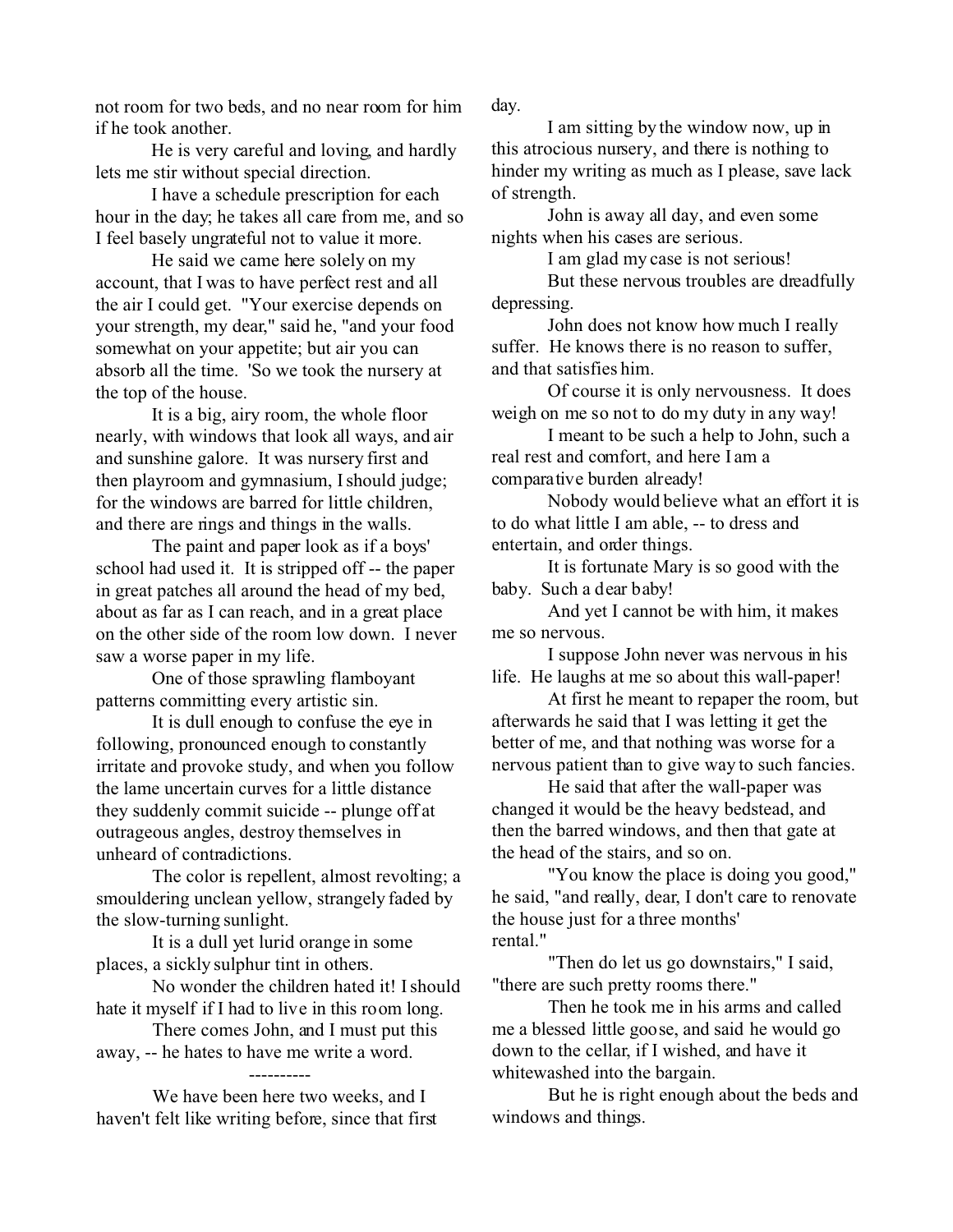It is an airy and comfortable room as any one need wish, and, of course, I would not be so silly as to make him uncomfortable just for a whim.

I'm really getting quite fond of the big room, all but that horrid paper.

Out of one window I can see the garden, those mysterious deepshaded arbors, the riotous old-fashioned flowers, and bushes and gnarly trees.

Out of another I get a lovely view of the bay and a little private wharf belonging to the estate. There is a beautiful shaded lane that runs down there from the house. I always fancy I see people walking in these numerous paths and arbors, but John has cautioned me not to give way to fancy in the least. He says that with my imaginative power and habit of story-making, a nervous weakness like mine is sure to lead to all manner of excited fancies, and that I ought to use my will and good sense to check the tendency. So I try.

I think sometimes that if I were only well enough to write a little it would relieve the press of ideas and rest me.

But I find I get pretty tired when I try.

It is so discouraging not to have any advice and companionship about my work. When I get really well, John says we will ask Cousin Henry and Julia down for a long visit; but he says he would as soon put fireworks in my pillow-case as to let me have those stimulating people about now.

I wish I could get well faster.

But I must not think about that. This paper looks to me as if it knew what a vicious influence it had!

There is a recurrent spot where the pattern lolls like a broken neck and two bulbous eyes stare at you upside down.

I get positively angry with the impertinence of it and the everlastingness. Up and down and sideways they crawl, and those absurd, unblinking eyes are everywhere There is one place where two breaths didn't match, and the eyes go all up and down the line, one a little higher than the other.

I never saw so much expression in an inanimate thing before, and we all know how much expression they have! I used to lie awake as a child and get more entertainment and terror out of blank walls and plain furniture than most children could find in a toy-store.

I remember what a kindly wink the knobs of our big, old bureau used to have, and there was one chair that always seemed like a strong friend.

I used to feel that if any of the other things looked too fierce I could always hop into that chair and be safe.

The furniture in this room is no worse than inharmonious, however, for we had to bring it all from downstairs. I suppose when this was used as a playroom they had to take the nursery things out, and no wonder! I never saw such ravages as the children have made here.

The wall-paper, as I said before, is torn off in spots, and it sticketh closer than a brother - - they must have had perseverance as well as hatred.

Then the floor is scratched and gouged and splintered, the plaster itself is dug out here and there, and this great heavy bed which is all we found in the room, looks as if it had been through the wars.

But I don't mind it a bit -- only the paper.

There comes John's sister. Such a dear girl as she is, and so careful of me! I must not let her find me writing.

She is a perfect and enthusiastic housekeeper, and hopes for no better profession. I verily believe she thinks it is the writing which made me sick!

But I can write when she is out, and see her a long way off from these windows.

There is one that commands the road, a lovely shaded winding road, and one that just looks off over the country. A lovely country, too, full of great elms and velvet meadows.

This wall-paper has a kind of sub-pattern in a, different shade, a particularly irritating one, for you can only see it in certain lights, and not clearly then.

But in the places where it isn't faded and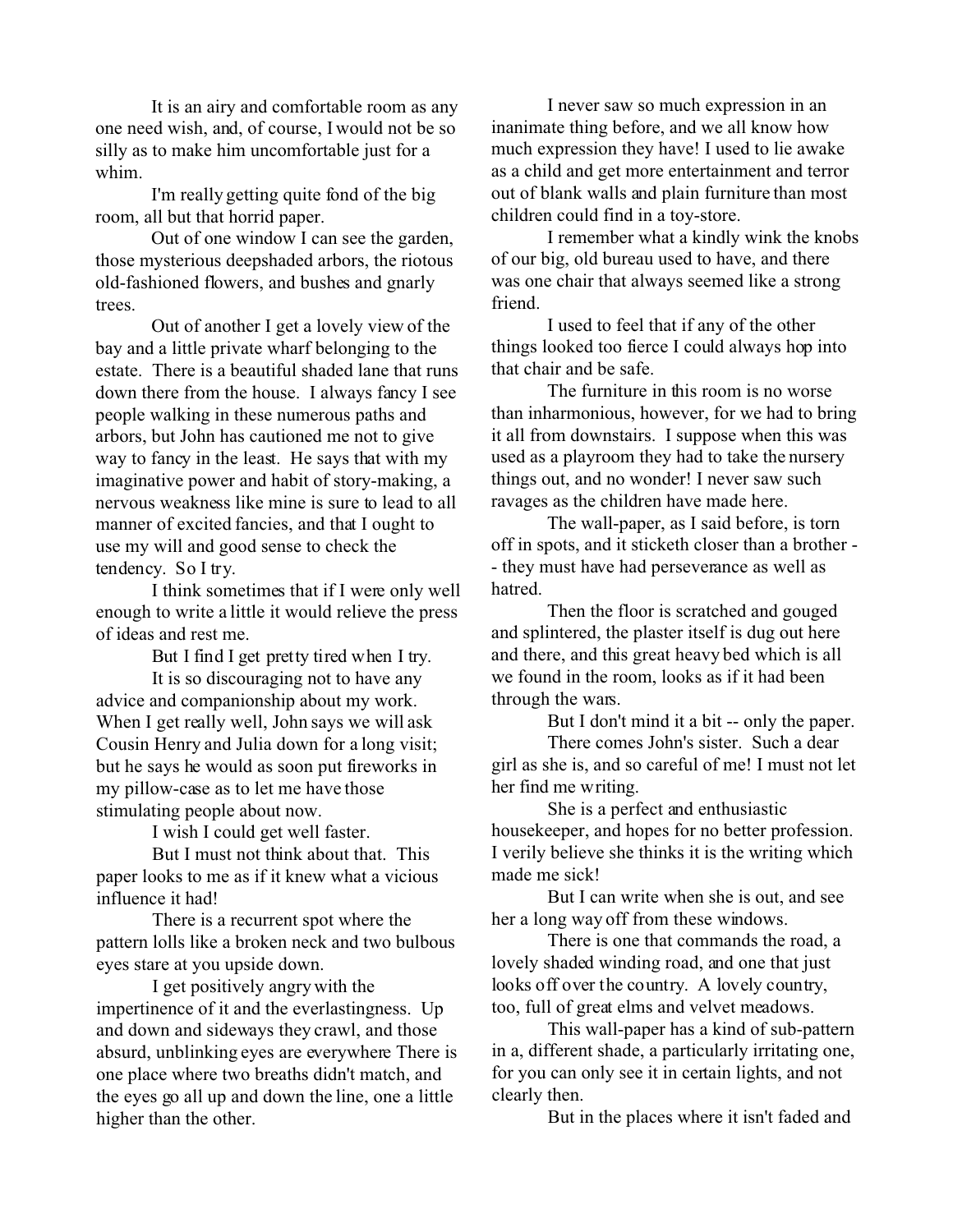where the sun is just so -- I can see a strange, provoking, formless sort of figure, that seems to skulk about behind that silly and conspicuous front design.

There's sister on the stairs!

 ---------- Well, the Fourth of July is over! The people are all gone and I am tired out. John thought it might do me good to see a little company, so we just had mother and Nellie and the children down for a week.

Of course I didn't do a thing. Jennie sees to everything now.

But it tired me all the same.

John says if I don't pick up faster he shall send me to Weir Mitchell in the fall.

But I don't want to go there at all. I had a friend who was in his hands once, and she says he is just like John and my brother, only more so!

Besides, it is such an undertaking to go so far.

I don't feel as if it was worth while to turn my hand over for anything, and I'm getting dreadfully fretful and querulous.

I cry at nothing, and cry most of the time.

Of course I don't when John is here, or anybody else, but when I am alone.

And I am alone a good deal just now. John is kept in town very often by serious cases, and Jennie is good and lets me alone when I want her to.

So I walk a little in the garden or down that lovely lane, sit on the porch under the roses, and lie down up here a good deal.

I'm getting really fond of the room in spite of the wall-paper. Perhaps *because* of the wall-paper.

It dwells in my mind so!

I lie here on this great immovable bed - it is nailed down, I believe -- and follow that pattern about by the hour. It is as good as gymnastics, I assure you. I start, we'll say, at the bottom, down in the corner over there where it has not been touched, and I determine for the thousandth time that I *will* follow that pointless pattern to some sort of a conclusion.

I know a little of the principle of design,

and I know this thing was not arranged on any laws of radiation, or alternation, or repetition, or symmetry, or anything else that I ever heard of.

It is repeated, of course, by the breadths, but not otherwise.

Looked at in one way each breadth stands alone, the bloated curves and flourishes - a kind of "debased Romanesque" with *delirium tremens* -- go waddling up and down in isolated columns of fatuity.

But, on the other hand, they connect diagonally, and the sprawling outlines run off in great slanting waves of optic horror, like a lot of wallowing seaweeds in full chase.

The whole thing goes horizontally, too, at least it seems so, and I exhaust myself in trying to distinguish the order of its going in that direction.

They have used a horizontal breadth for a frieze, and that adds wonderfully to the confusion.

There is one end of the room where it is almost intact, and there, when the crosslights fade and the low sun shines directly upon it, I can almost fancy radiation after all, -- the interminable grotesques seem to form around a common centre and rush off in headlong plunges of equal distraction.

It makes me tired to follow it. I will take a nap I guess.

----------

I don't know why I should write this.

I don't want to.

I don't feel able. And I know John would think it absurd. But I must say what I feel and think in some way -- it is such a relief!

But the effort is getting to be greater than the relief.

Half the time now I am awfully lazy, and lie down ever so much.

John says I mustn't lose my strength, and has me take cod liver oil and lots of tonics and things, to say nothing of ale and wine and rare meat.

Dear John! He loves me very dearly, and hates to have me sick. I tried to have a real earnest reasonable talk with him the other day,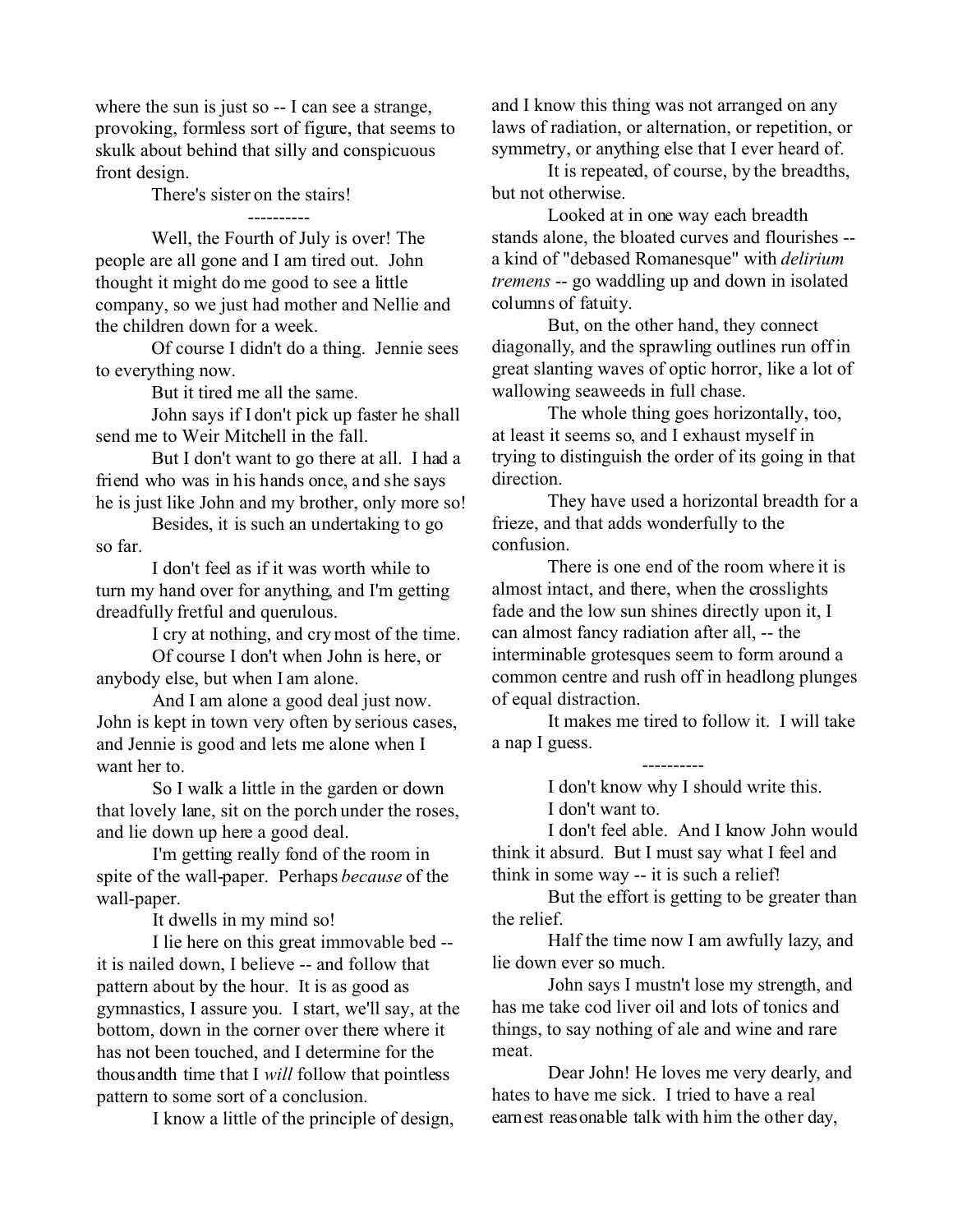and tell him how I wish he would let me go and make a visit to Cousin Henry and Julia.

But he said I wasn't able to go, nor able to stand it after I got there; and I did not make out a very good case for myself, for I was crying before I had finished .

It is getting to be a great effort for me to think straight. Just this nervous weakness I suppose.

And dear John gathered me up in his arms, and just carried me upstairs and laid me on the bed, and sat by me and read to me till it tired my head.

He said I was his darling and his comfort and all he had, and that I must take care of myself for his sake, and keep well.

He says no one but myself can help me out of it, that I must use my will and self-control and not let any silly fancies run away with me.

There's one comfort, the baby is well and happy, and does not have to occupy this nursery with the horrid wall-paper.

If we had not used it, that blessed child would have! What a fortunate escape! Why, I wouldn't have a child of mine, an impressionable little thing, live in such a room for worlds.

I never thought of it before, but it is lucky that John kept me here after all, I can stand it so much easier than a baby, you see.

Of course I never mention it to them any more -- I am too wise, -- but I keep watch of it all the same.

There are things in that paper that nobody knows but me, or ever will.

Behind that outside pattern the dim shapes get clearer every day.

It is always the same shape, only very numerous.

And it is like a woman stooping down and creeping about behind that pattern. I don't like it a bit. I wonder -- I begin to think -- I wish John would take me away from here!

It is so hard to talk with John about my case, because he is so wise, and because he loves me so.

----------

But I tried it last night.

It was moonlight. The moon shines in all around just as the sun does.

I hate to see it sometimes, it creeps so slowly, and always comes in by one window or another.

John was asleep and I hated to waken him, so I kept still and watched the moonlight on that undulating wall-paper till I felt creepy.

The faint figure behind seemed to shake the pattern, just as if she wanted to get out.

I got up softly and went to feel and see if the paper *did* move, and when I came back John was awake.

"What is it, little girl?" he said. "Don't go walking about like that -- you'll get cold."

I thought it was a good time to talk, so I told him that I really was not gaining here, and that I wished he would take me away.

"Why darling!" said he, "our lease will be up in three weeks, and I can't see how to leave before.

"The repairs are not done at home, and I cannot possibly leave town just now. Of course if you were in any danger, I could and would, but you really are better, dear, whether you can see it or not. I am a doctor, dear, and I know. You are gaining flesh and color, your appetite is better, I feel really much easier about you."

"I don't weigh a bit more," said I, "nor as much; and my appetite may be better in the evening when you are here, but it is worse in the morning when you are away!"

"Bless her little heart!" said he with a big hug, "she shall be as sick as she pleases! But now let's improve the shining hours by going to sleep, and talk about it in the morning!"

"And you won't go away?" I asked gloomily.

"Why, how can I, dear? It is only three weeks more and then we will take a nice little trip of a few days while Jennie is getting the house ready. Really dear you are better!"

"Better in body perhaps -- "I began, and stopped short, for he sat up straight and looked at me with such a stern, reproachful look that I could not say another word.

"My darling," said he, "I beg of you, for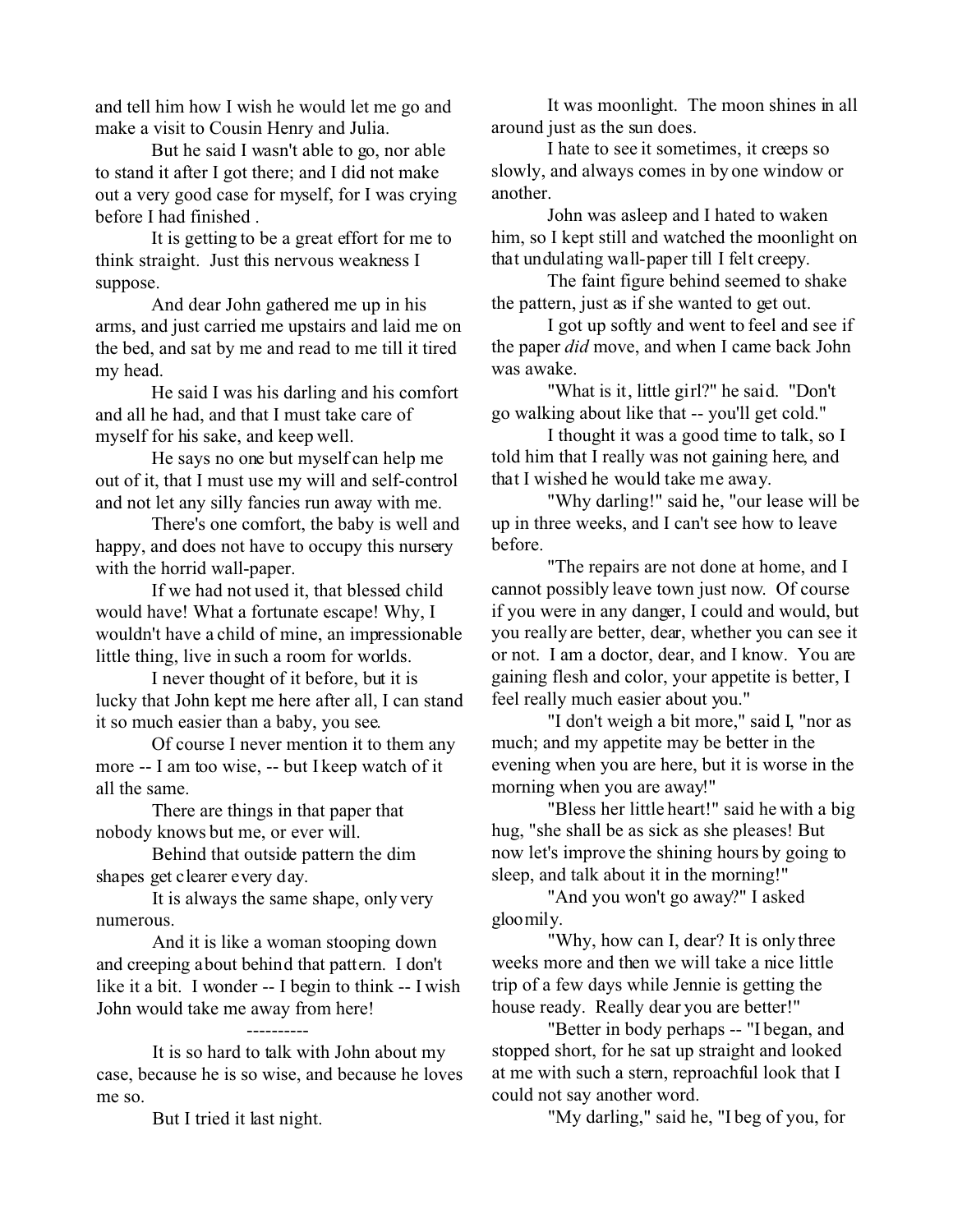my sake and for our child's sake, as well as for your own, that you will never for one instant let that idea enter your mind! There is nothing so dangerous, so fascinating, to a temperament like yours. It is a false and foolish fancy. Can you not trust me as a physician when I tell you so?"

So of course I said no more on that score, and we went to sleep before long. He thought I was asleep first, but I wasn't, and lay there for hours trying to decide whether that front pattern and the back pattern really did move together or separately.

 ---------- On a pattern like this, by daylight, there is a lack of sequence, a defiance of law, that is a constant irritant to a normal mind.

The color is hideous enough, and unreliable enough, and infuriating enough, but the pattern is torturing.

You think you have mastered it, but just as you get well underway in following, it turns a back somersault and there you are. It slaps you in the face, knocks you down, and tramples upon you. It is like a bad dream.

The outside pattern is a florid arabesque, reminding one of a fungus. If you can imagine a toadstool in joints, an interminable string of toadstools, budding and sprouting in endless convolutions -- why, that is something like it.

That is, sometimes!

There is one marked peculiarity about this paper, a thing nobody seems to notice but myself, and that is that it changes as the light changes.

When the sun shoots in through the east window -- I always watch for that first long, straight ray -- it changes so quickly that I never can quite believe it.

That is why I watch it always.

By moonlight -- the moon shines in all night when there is a moon -- I wouldn't know it was the same paper.

At night in any kind of light, in twilight, candlelight, lamplight, and worst of all by moonlight, it becomes bars! The outside pattern I mean, and the woman behind it is as plain as can be.

I didn't realize for a long time what the thing was that showed behind, that dim sub-pattern, but now I am quite sure it is a woman.

By daylight she is subdued, quiet. I fancy it is the pattern that keeps her so still. It is so puzzling. It keeps me quiet by the hour.

I lie down ever so much now. John says it is good for me, and to sleep all I can.

Indeed he started the habit by making me lie down for an hour after each meal.

It is a very bad habit I am convinced, for you see I don't sleep.

And that cultivates deceit, for I don't tell them I'm awake -- O no!

The fact is I am getting a little afraid of John.

He seems very queer sometimes, and even Jennie has an inexplicable look.

It strikes me occasionally, just as a scientific hypothesis, -- that perhaps it is the paper!

I have watched John when he did not know I was looking, and come into the room suddenly on the most innocent excuses, and I've caught him several times *looking at the paper*! And Jennie too. I caught Jennie with her hand on it once.

She didn't know I was in the room, and when I asked her in a quiet, a very quiet voice, with the most restrained manner possible, what she was doing with the paper -- she turned around as if she had been caught stealing, and looked quite angry -- asked me why I should frighten her so!

Then she said that the paper stained everything it touched, that she had found yellow smooches on all my clothes and John's, and she wished we would be more careful!

Did not that sound innocent? But I know she was studying that pattern, and I am determined that nobody shall find it out but myself!

 ---------- Life is very much more exciting now than it used to be. You see I have something more to expect, to look forward to, to watch. I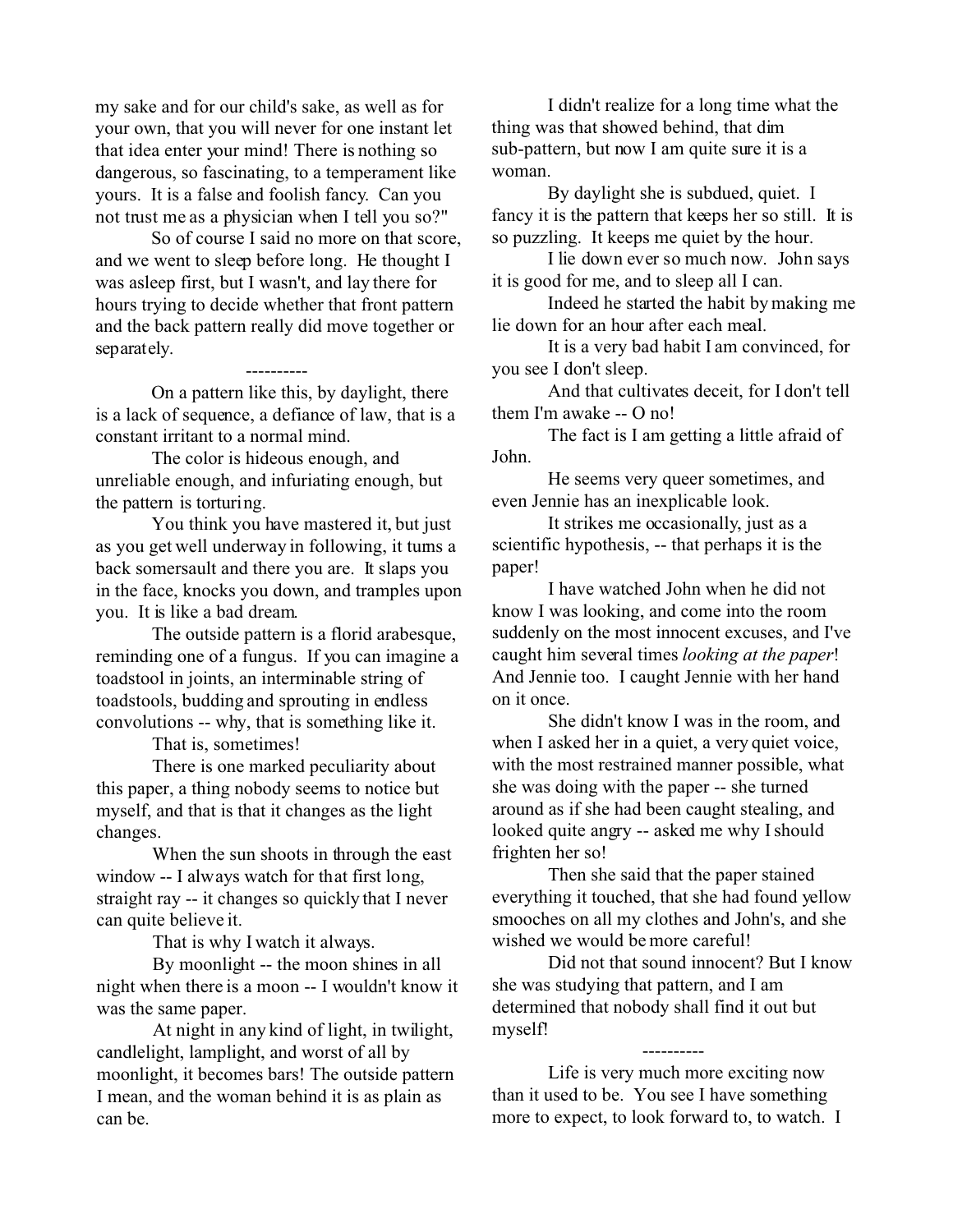really do eat better, and am more quiet than I was.

John is so pleased to see me improve! He laughed a little the other day, and said I seemed to be flourishing in spite of my wall-paper.

I turned it off with a laugh. I had no intention of telling him it was because of the wall-paper -- he would make fun of me. He might even want to take me away.

I don't want to leave now until I have found it out. There is a week more, and I think that will be enough.

 ---------- I'm feeling ever so much better! I don't sleep much at night, for it is so interesting to watch developments; but I sleep a good deal in the daytime.

In the daytime it is tiresome and perplexing.

There are always new shoots on the fungus, and new shades of yellow all over it. I cannot keep count of them, though I have tried conscientiously.

It is the strangest yellow, that wall-paper! It makes me think of all the yellow things I ever saw -- not beautiful ones like buttercups, but old foul, bad yellow things.

But there is something else about that paper -- the smell! I noticed it the moment we came into the room, but with so much air and sun it was not bad. Now we have had a week of fog and rain, and whether the windows are open or not, the smell is here.

It creeps all over the house.

I find it hovering in the dining-room, skulking in the parlor, hiding in the hall, lying in wait for me on the stairs.

It gets into my hair.

Even when I go to ride, if I turn my head suddenly and surprise it -- there is that smell!

Such a peculiar odor, too! I have spent hours in trying to analyze it, to find what it smelled like.

It is not bad -- at first, and very gentle, but quite the subtlest, most enduring odor I ever met.

In this damp weather it is awful, I wake up in the night and find it hanging over me.

It used to disturb me at first. I thought seriously of burning the house -- to reach the smell.

But now I am used to it. The only thing I can think of that it is like is the *color* of the paper! A yellow smell.

There is a very funny mark on this wall, low down, near the mopboard. A streak that runs round the room. It goes behind every piece of furniture, except the bed, a long, straight, even *smooch*, as if it had been rubbed over and over.

I wonder how it was done and who did it, and what they did it for. Round and round and round -- round and round and round -- it makes me dizzy!

 ---------- I really have discovered something at last.

Through watching so much at night, when it changes so, I have finally found out.

The front pattern does move -- and no wonder! The woman behind shakes it!

Sometimes I think there are a great many women behind, and sometimes only one, and she crawls around fast, and her crawling shakes it all over.

Then in the very bright spots she keeps still, and in the very shady spots she just takes hold of the bars and shakes them hard.

And she is all the time trying to climb through. But nobody could climb through that pattern -- it strangles so; I think that is why it has so many heads.

They get through, and then the pattern strangles them off and turns them upside down, and makes their eyes white!

If those heads were covered or taken off it would not be half so bad.

 ---------- I think that woman gets out in the daytime!

And I'll tell you why -- privately -- I've seen her!

I can see her out of every one of my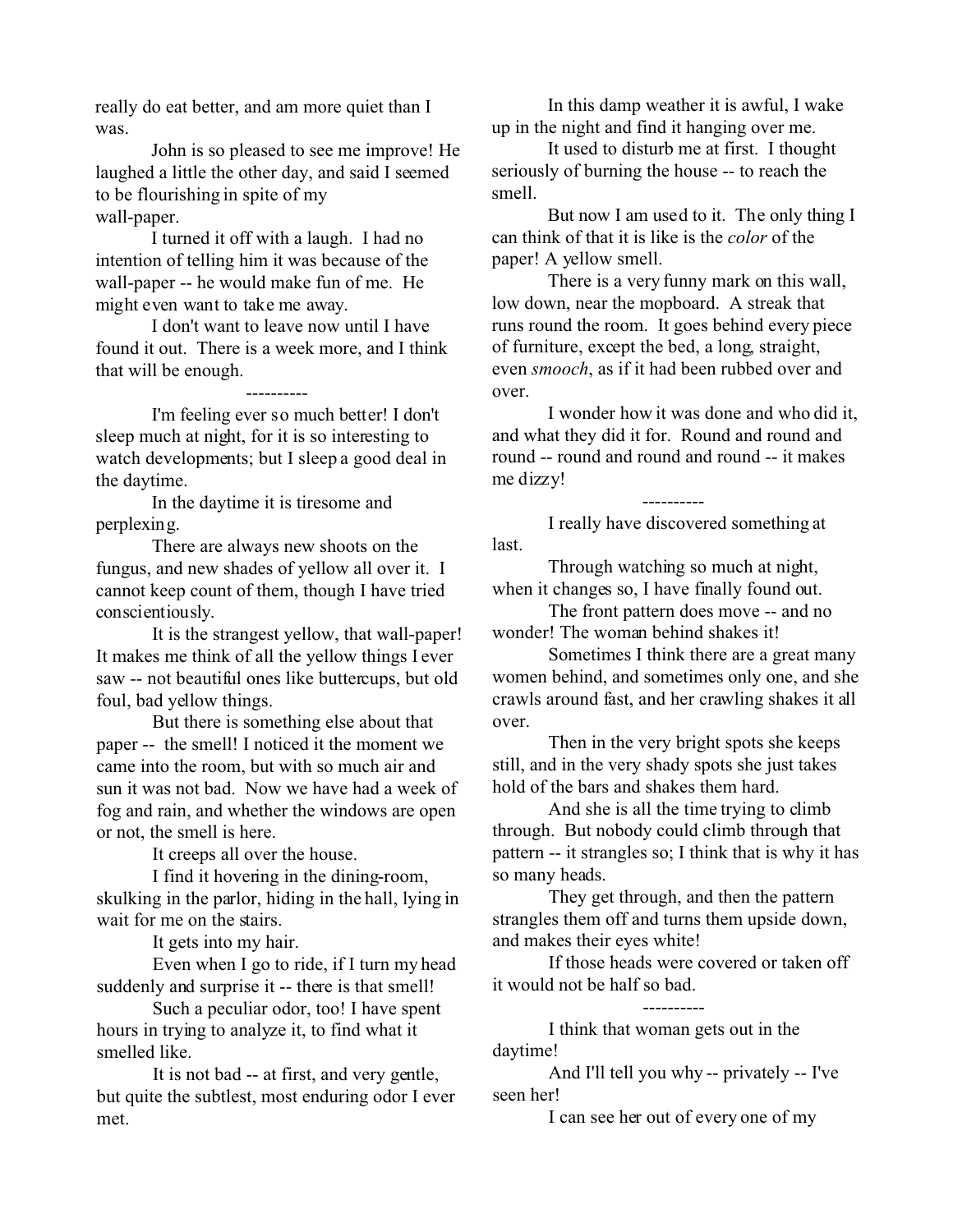windows!

It is the same woman, I know, for she is always creeping, and most women do not creep by daylight.

I see her on that long road under the trees, creeping along, and when a carriage comes she hides under the blackberry vines.

I don't blame her a bit. It must be very humiliating to be caught creeping by daylight!

I always lock the door when I creep by daylight. I can't do it at night, for I know John would suspect something at once.

And John is so queer now, that I don't want to irritate him. I wish he would take another room! Besides, I don't want anybody to get that woman out at night but myself.

I often wonder if I could see her out of all the windows at once.

But, turn as fast as I can, I can only see out of one at one time.

And though I always see her, she may be able to creep faster than I can turn!

I have watched her sometimes away off in the open country, creeping as fast as a cloud shadow in a high wind.

----------

If only that top pattern could be gotten off from the under one! I mean to try it, little by little.

I have found out another funny thing, but I shan't tell it this time! It does not do to trust people too much.

There are only two more days to get this paper off, and I believe John is beginning to notice. I don't like the look in his eyes.

And I heard him ask Jennie a lot of professional questions about me. She had a very good report to give.

She said I slept a good deal in the daytime.

John knows I don't sleep very well at night, for all I'm so quiet!

He asked me all sorts of questions, too, and pretended to be very loving and kind.

As if I couldn't see through him!

Still, I don't wonder he acts so, sleeping under this paper for three months.

It only interests me, but I feel sure John and Jennie are secretly affected by it.

 ---------- Hurrah! This is the last day, but it is enough. John to stay in town over night, and won't be out until this evening.

Jennie wanted to sleep with me -- the sly thing! but I told her I should undoubtedly rest better for a night all alone.

That was clever, for really I wasn't alone a bit! As soon as it was moonlight and that poor thing began to crawl and shake the pattern, I got up and ran to help her.

I pulled and she shook, I shook and she pulled, and before morning we had peeled off yards of that paper.

A strip about as high as my head and half around the room.

And then when the sun came and that awful pattern began to laugh at me, I declared I would finish it to-day!

We go away to-morrow, and they are moving all my furniture down again to leave things as they were before.

Jennie looked at the wall in amazement, but I told her merrily that I did it out of pure spite at the vicious thing.

She laughed and said she wouldn't mind doing it herself, but I must not get tired.

How she betrayed herself that time!

But I am here, and no person touches this paper but me, -- not alive !

She tried to get me out of the room -- it was too patent! But I said it was so quiet and empty and clean now that I believed I would lie down again and sleep all I could; and not to wake me even for dinner -- I would call when I woke.

So now she is gone, and the servants are gone, and the things are gone, and there is nothing left but that great bedstead nailed down, with the canvas mattress we found on it.

We shall sleep downstairs to-night, and take the boat home to-morrow.

I quite enjoy the room, now it is bare again.

How those children did tear about here!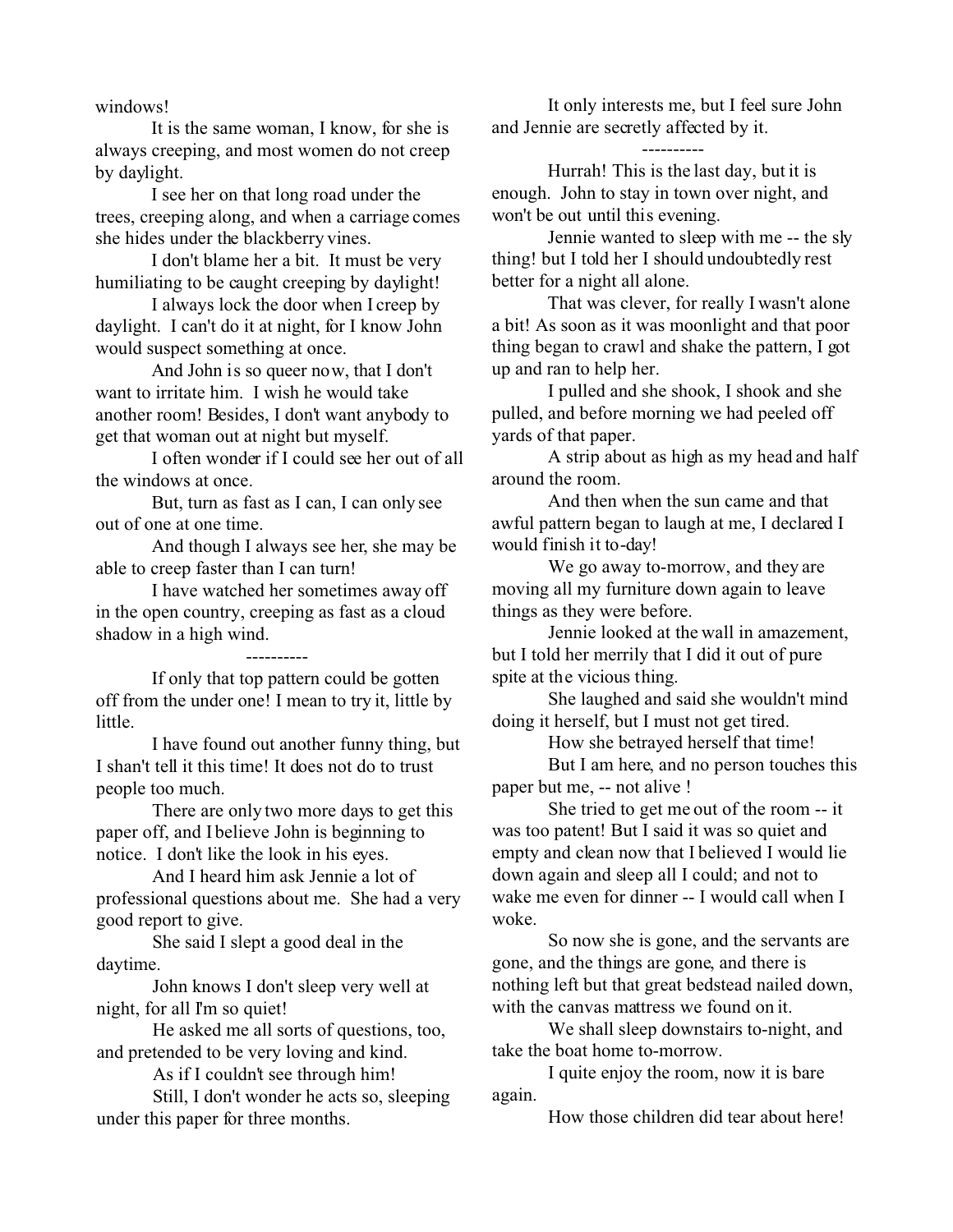This bedstead is fairly gnawed! But I must get to work.

I have locked the door and thrown the key down into the front path.

I don't want to go out, and I don't want to have anybody come in, till John comes.

I want to astonish him.

I've got a rope up here that even Jennie did not find. If that woman does get out, and tries to get away, I can tie her!

But I forgot I could not reach far without anything to stand on!

This bed will not move!

I tried to lift and push it until I was lame, and then I got so angry I bit off a little piece at one corner -- but it hurt my teeth.

Then I peeled off all the paper I could reach standing on the floor. It sticks horribly and the pattern just enjoys it! All those strangled heads and bulbous eyes and waddling fungus growths just shriek with derision!

I am getting angry enough to do something desperate. To jump out of the window would be admirable exercise, but the bars are too strong even to try.

Besides I wouldn't do it. Of course not. I know well enough that a step like that is improper and might be misconstrued.

I don't like to *look* out of the windows even -- there are so many of those creeping women, and they creep so fast.

I wonder if they all come out of that wall-paper as I did?

But I am securely fastened now by my well-hidden rope -- you don't get me out in the road there !

I suppose I shall have to get back behind the pattern when it comes night, and that is hard!

It is so pleasant to be out in this great room and creep around as I please!

I don't want to go outside. I won't, even if Jennie asks me to.

For outside you have to creep on the ground, and everything is green instead of yellow.

But here I can creep smoothly on the floor, and my shoulder just fits in that long

smooch around the wall, so I cannot lose my way.

> Why there's John at the door! It is no use, young man, you can't open it! How he does call and pound!

Now he's crying for an axe.

It would be a shame to break down that beautiful door!

"John dear!" said I in the gentlest voice, "the key is down by the front steps, under a plantain leaf!"

> That silenced him for a few moments. Then he said -- very quietly indeed,

"Open the door, my darling!"

"I can't," said I. "The key is down by the front door under a plantain leaf!"

And then I said it again, several times, very gently and slowly, and said it so often that he had to go and see, and he got it of course, and came in. He stopped short by the door.

"What is the matter?" he cried. "For God's sake, what are you doing!"

I kept on creeping just the same, but I looked at him over my shoulder.

"I've got out at last," said I, "in spite of you and Jane. And I've pulled off most of the paper, so you can't put me back!"

Now why should that man have fainted? But he did, and right across my path by the wall, so that I had to creep over him every time!